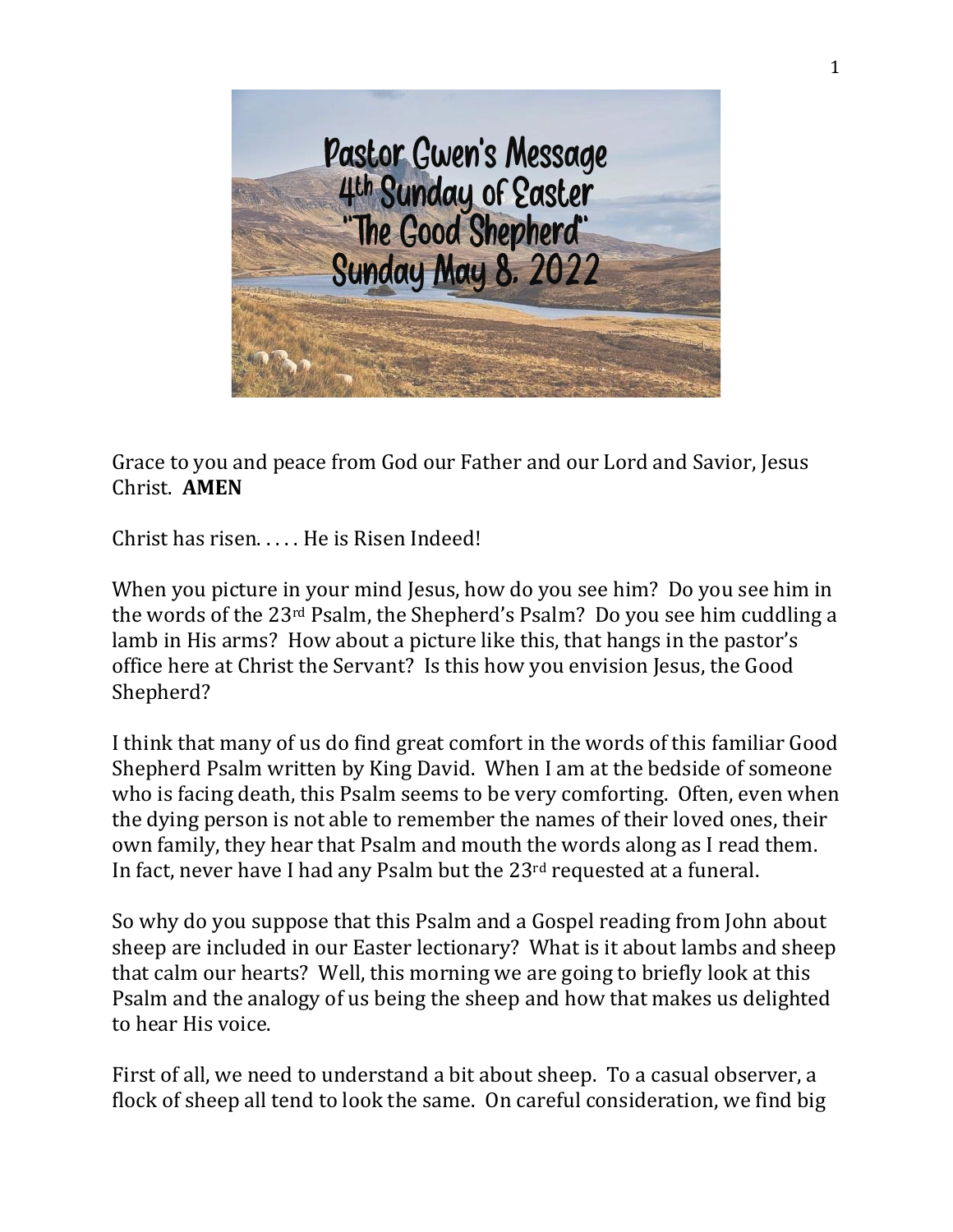sheep, little sheep, fat sheep and skinny sheep. For the most part they all do look alike. You've seen one you've seen them all!

Secondly, sheep are a pretty helpless animal. They are easy prey for wolves. They have no defensive traits to keep themselves from harm. And so, it is true that the sheep need someone to protect them and keep them safe. Perhaps a shepherd?

Another trait of sheep is that they do have a keen sense of hearing. They can actually tell the difference in human voices. They can tell who their shepherd is, just by hearing his voice.

Keeping our short lesson on sheep in mind, we should look at what Jesus has to say about us, His sheep. In our Gospel reading this morning we hear Jesus talking to those who are at the Feast of Dedication in Jerusalem. This feast is today called by its Hebrew name, Hanukah. The Jews present want to know for sure if Jesus is the Christ. They simply want an answer to their inquiry as to who Jesus really is. They have seen his miracles, heard his parables, but still wanted to hear it straight from Jesus' lips that He is the Messiah.

Jesus tells them that he has answered them, and they did not believe him. All those things that he did in God's name should be proof enough that He is the Christ. Yet, they still do not believe because they are not sheep of His flock. He comes back to tell him "My sheep hear my voice. I know them, and they follow me. I give them eternal life, and they will never perish. No one will snatch them out of my hand."

The Jews do not hear Jesus. They have His Word in the teachings of the Old Testament Scriptures. All of what Jesus did in person was foretold by the prophets and by God revealed through the word. Jesus' actions as pre-told by the prophets and should have led the Jews to figure out that Jesus was truly the Messiah. But they were stubborn and looking for a different kind of King. They wanted someone who would save them from the Romans, not someone that would save them from themselves, the devil, and their own sin.

You see, in the 23rd Psalm we get a glimpse of what Jesus was sent to do. Lots of action verbs in that Psalm. He leads me, restores my soul, prepares, and comforts us. These action words tell us that Jesus will be doing all the work.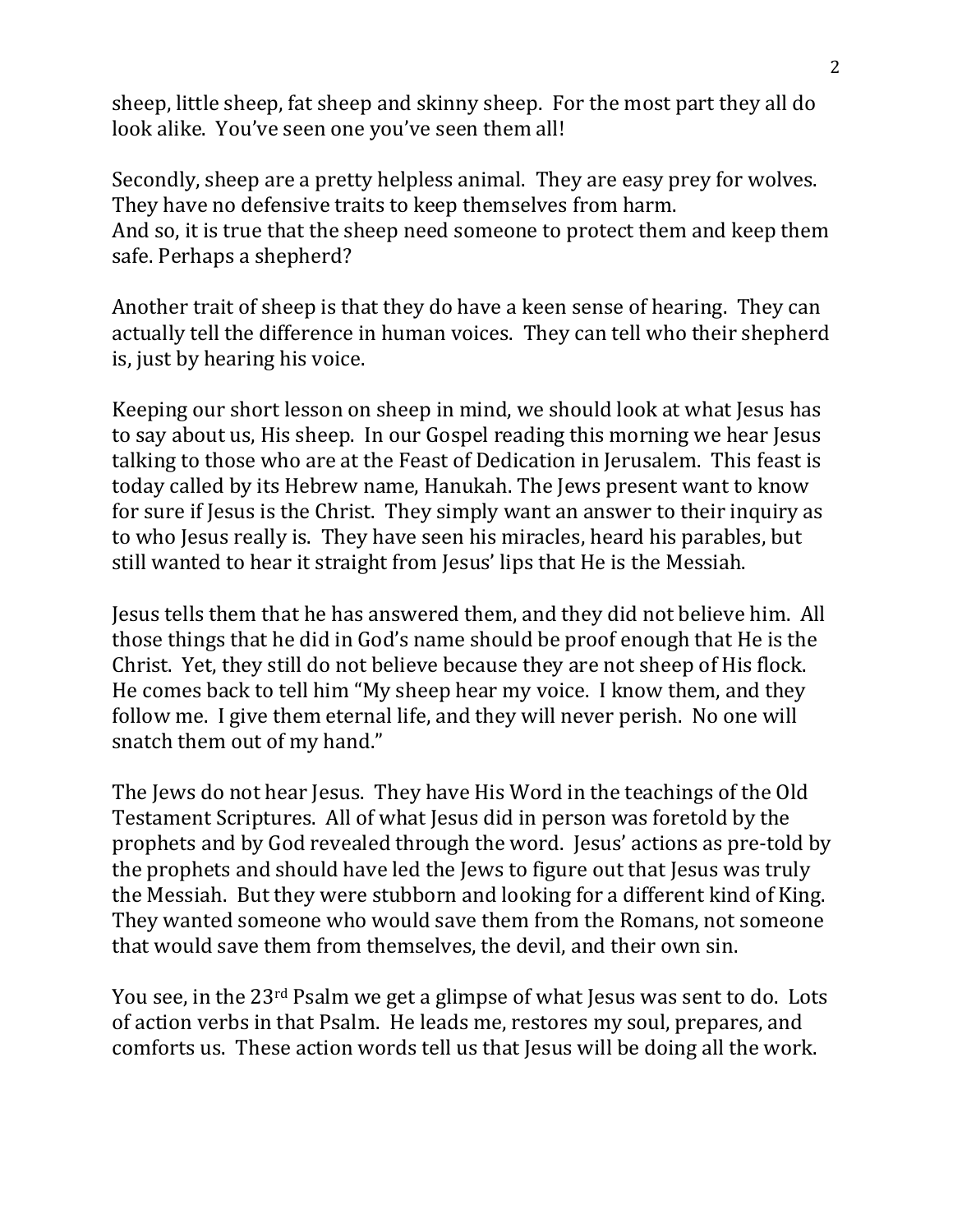It is the Good Shepherd that will do all these wonderful things for us. We are the sheep, look alike, vulnerable, yet we can hear our Shepherds voice.

Jesus did come, and He accomplished all these promises for us by dying a horrible death on the cross, being buried and then rising again on the third day. We won for us the victory over death, sin, and the devil by His glorious resurrection. And that is how Jesus shepherds his sheep. He is leading them to the still waters, reviving their souls, comforting them, and bringing them goodness and mercy and then ultimately delivering them to the house of the Lord for all of eternity.

And folks, all we need to do is to listen to His voice, listen to the Word of God in Christ Jesus. He knows us and we will follow him. And then comes the promise of eternal life.

Remembering back to the shepherd theme, when we hear our shepherds voice, we are to follow him. There are many people in this world today that do not have a shepherd as good as ours. They let their other god's claim their attention. Whether the gods are sex, money, power, or some other vice, they do not promise to give life eternal. They are only as long lasting as the pleasure that they incite in their hosts. They hear a different voice and follow it foolishly. And believe me there are many false shepherds out there who deceive their sheep.

You see even though we are all human and may look the same, we are vulnerable just as sheep are. We hear different voices. So how do you make sure that you are hearing the correct voice, the voice of God? I would guess that is why you are here today, to hear God in word and song. You come to hear a message of hope of eternal life. You want God to speak to you through our worship experience, as we give praise and glory to Him.

As we come to the table this morning, we will be strengthened and nourished, fed if you will, just as sheep. The body and blood of our Lord is freely given to us as we hear our Lord's voice, "Take and eat, this is body given for you. Take and drink, this is my blood shed for you." We know His voice in these familiar words, to "do this in remembrance of me." We come to the table He has prepared; we follow His lead in this most Holy Sacrament.

Also, the fellowship we find here on Sunday mornings is filled with those who continue to not only seek to hear God's voice, but they testify to how they have heard the Shepherd in their lives. This is Christ's church, and we are his